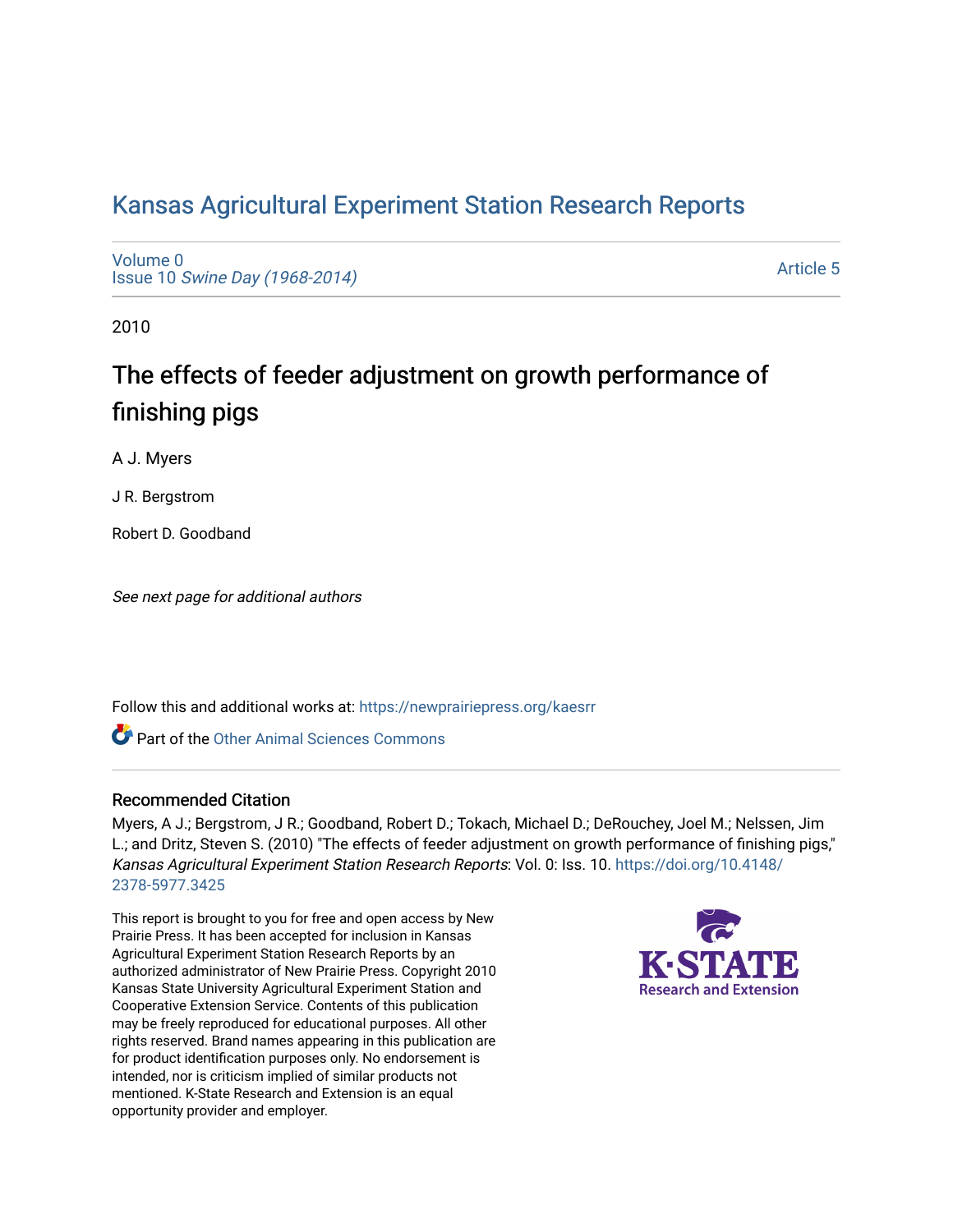## The effects of feeder adjustment on growth performance of finishing pigs

#### **Abstract**

A total of 234 growing pigs (PIC TR4 x 1050, initially 91.4 lb) were used in an 89-d trial to determine the effects of feeder adjustment on finishing pig performance. Pigs were randomly allotted to 1 of 3 treatments. The treatments consisted of a narrow feeder adjustment (minimum gap opening of 0.50 in.), medium feeder adjustment (minimum gap opening of 0.75 in.), and wide adjustment (minimum feeder gap opening of 1.00 in.). The feeders were adjusted to the minimum gap setting, but the agitation plate could be moved upward to a maximum gap opening of 0.75, 1.00, or 1.25 in., respectively. Treatments were arranged in a completely randomized design with 9 replications of 8 pigs per pen and 1 replicate with 6 pigs. To ensure equal floor space, pen gating was adjusted to provide 8 ft2 /pig during the study. All pens had the same feeder with 2, 14-in.-wide by 4.5-in.-deep feeder holes. Pigs had ad libitum access to feed and water. All pigs were fed a corn-soybean meal-based diet containing 20% dried distillers grains with solubles (DDGS) in 4 phases. Pen weights and feed disappearance were measured every 2 wk. Also, pictures of feeders were taken and scored by a panel to detemine percentage pan coverage. Results showed that narrow, medium, and wide feeder adjustments averaged approximately 28, 58, and 75% pan coverage, respectively. From d 0 to 28, pigs exposed to increasing feeder gap had improved (linear;  $P \le$ 0.05) ADFI, with the greatest ADFI observed at 1.00 in. However, from d 28 to 56 and 56 to 89, ADG was not different among pigs fed from different feeder openings, and F/G was best for those fed from the 0.50-in. opening. Overall (d 0 to 89), there was a trend (P = 0.08) for increased ADG with increasing feeder opening. However, pigs fed with a 0.50-in. feeder gap had improved (linear; P < 0.03) F/G compared to those with a 0.75- or 1.00-in. feeder opening. These results suggest that from 90 to 150 lb, maximum ADG was observed with a feeder setting of 0.75 in (approximately 58% pan coverage). However, pigs fed from 150 to 270 lb had greater ADG and the best F/G at a setting of 0.50 in (approximately 28% pan coverage). Thus, it appears that optimum feeder-gap setting may differ with growth phase.; Swine Day, Manhattan, KS, November 18, 2010

#### Keywords

Swine Day, 2010; Kansas Agricultural Experiment Station contribution; no. 11-016-S; Report of progress (Kansas State University. Agricultural Experiment Station and Cooperative Extension Service); 1038; Swine; Feeder adjustment; Feeder gap opening; Finishing pig

#### Creative Commons License



This work is licensed under a [Creative Commons Attribution 4.0 License](https://creativecommons.org/licenses/by/4.0/).

#### Authors

A J. Myers, J R. Bergstrom, Robert D. Goodband, Michael D. Tokach, Joel M. DeRouchey, Jim L. Nelssen, and Steven S. Dritz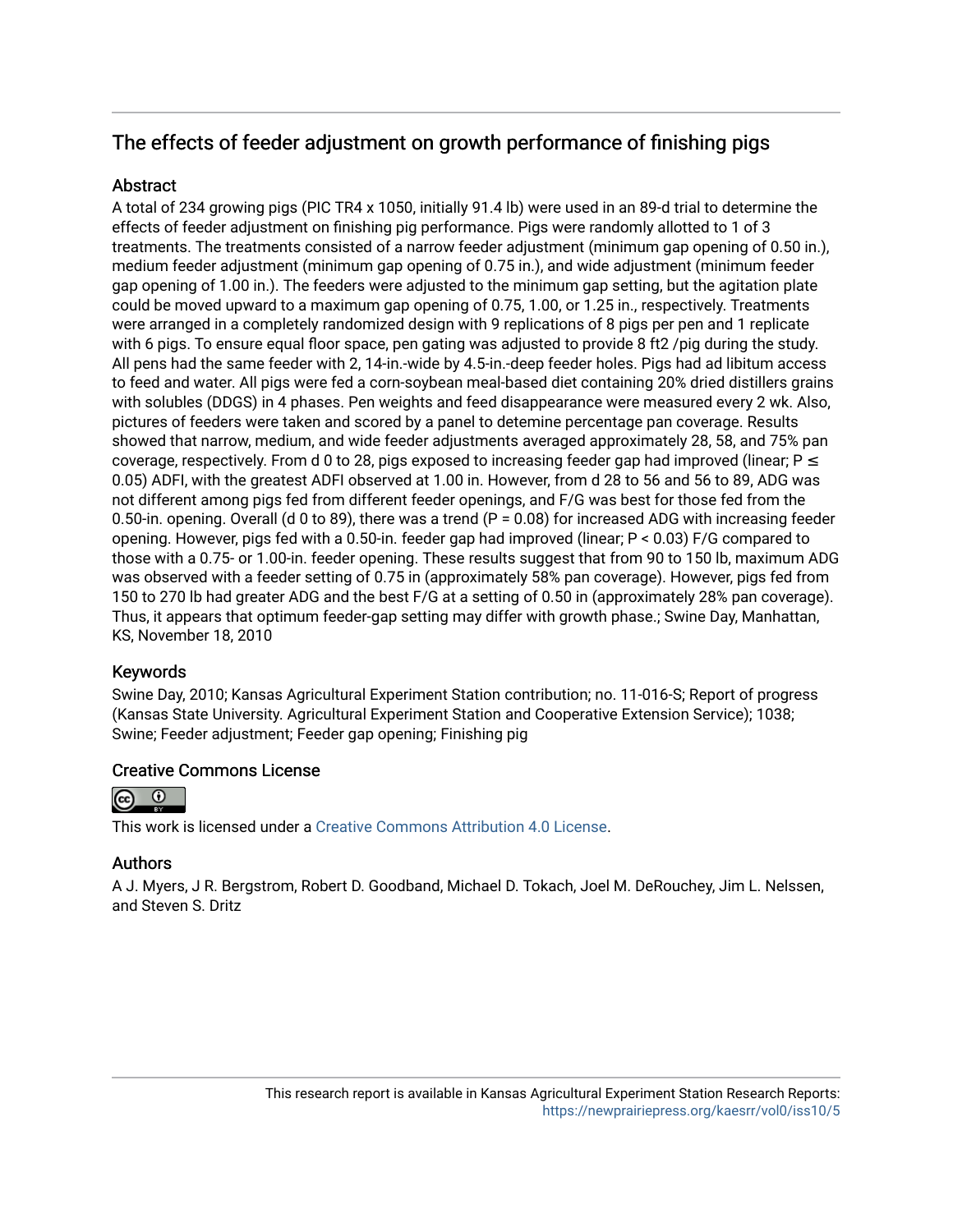# The Effects of Feeder Adjustment on Growth Performance of Finishing Pigs

## *A. J. Myers, R. D. Goodband, M. D. Tokach, S. S. Dritz1 , J. R. Bergstrom, J. M. DeRouchey, and J. L. Nelssen*

#### Summary

A total of 234 growing pigs (PIC TR4 × 1050, initially 91.4 lb) were used in an 89-d trial to determine the effects of feeder adjustment on finishing pig performance. Pigs were randomly allotted to 1 of 3 treatments. The treatments consisted of a narrow feeder adjustment (minimum gap opening of 0.50 in.), medium feeder adjustment (minimum gap opening of 0.75 in.), and wide adjustment (minimum feeder gap opening of 1.00 in.). The feeders were adjusted to the minimum gap setting, but the agitation plate could be moved upward to a maximum gap opening of 0.75, 1.00, or 1.25 in., respectively. Treatments were arranged in a completely randomized design with 9 replications of 8 pigs per pen and 1 replicate with 6 pigs. To ensure equal floor space, pen gating was adjusted to provide 8  $\mathrm{ft}^2$  /pig during the study. All pens had the same feeder with 2, 14-in.-wide by 4.5-in.-deep feeder holes. Pigs had ad libitum access to feed and water. All pigs were fed a corn-soybean meal-based diet containing 20% dried distillers grains with solubles (DDGS) in 4 phases. Pen weights and feed disappearance were measured every 2 wk. Also, pictures of feeders were taken and scored by a panel to detemine percentage pan coverage. Results showed that narrow, medium, and wide feeder adjustments averaged approximately 28, 58, and 75% pan coverage, respectively. From d 0 to 28, pigs exposed to increasing feeder gap had improved (linear;  $P \le 0.05$ ) ADFI, with the greatest ADFI observed at 1.00 in. However, from d 28 to 56 and 56 to 89, ADG was not different among pigs fed from different feeder openings, and F/G was best for those fed from the 0.50-in. opening. Overall (d 0 to 89), there was a trend (*P* = 0.08) for increased ADG with increasing feeder opening. However, pigs fed with a 0.50-in. feeder gap had improved (linear; *P <* 0.03) F/G compared to those with a 0.75- or 1.00-in. feeder opening. These results suggest that from 90 to 150 lb, maximum ADG was observed with a feeder setting of 0.75 in (approximately 58% pan coverage). However, pigs fed from 150 to 270 lb had greater ADG and the best F/G at a setting of 0.50 in (approximately 28% pan coverage). Thus, it appears that optimum feeder-gap setting may differ with growth phase.

Key words: feeder adjustment, feeder gap opening, finishing pig

### Introduction

As feed prices rise, producers have begun to consider feeder adjustments as a way to decrease feed wastage while optimizing performance. If feeder openings are adjusted too wide, increased feed wastage and poorer feed efficiency may occur. If feeder adjustment is too restricted, growth performance may be adversely affected. Previous research (Myers et al. 2010<sup>2</sup>) has shown that a minimum feeder gap of 1.00 in. had increased

<sup>1</sup> Department of Diagnostic Medicine/Pathobiology, College of Veterinary Medicine, Kansas State University.

² Myers et al., Swine Day 2010, Report of Progress 1038, pp. 172-177.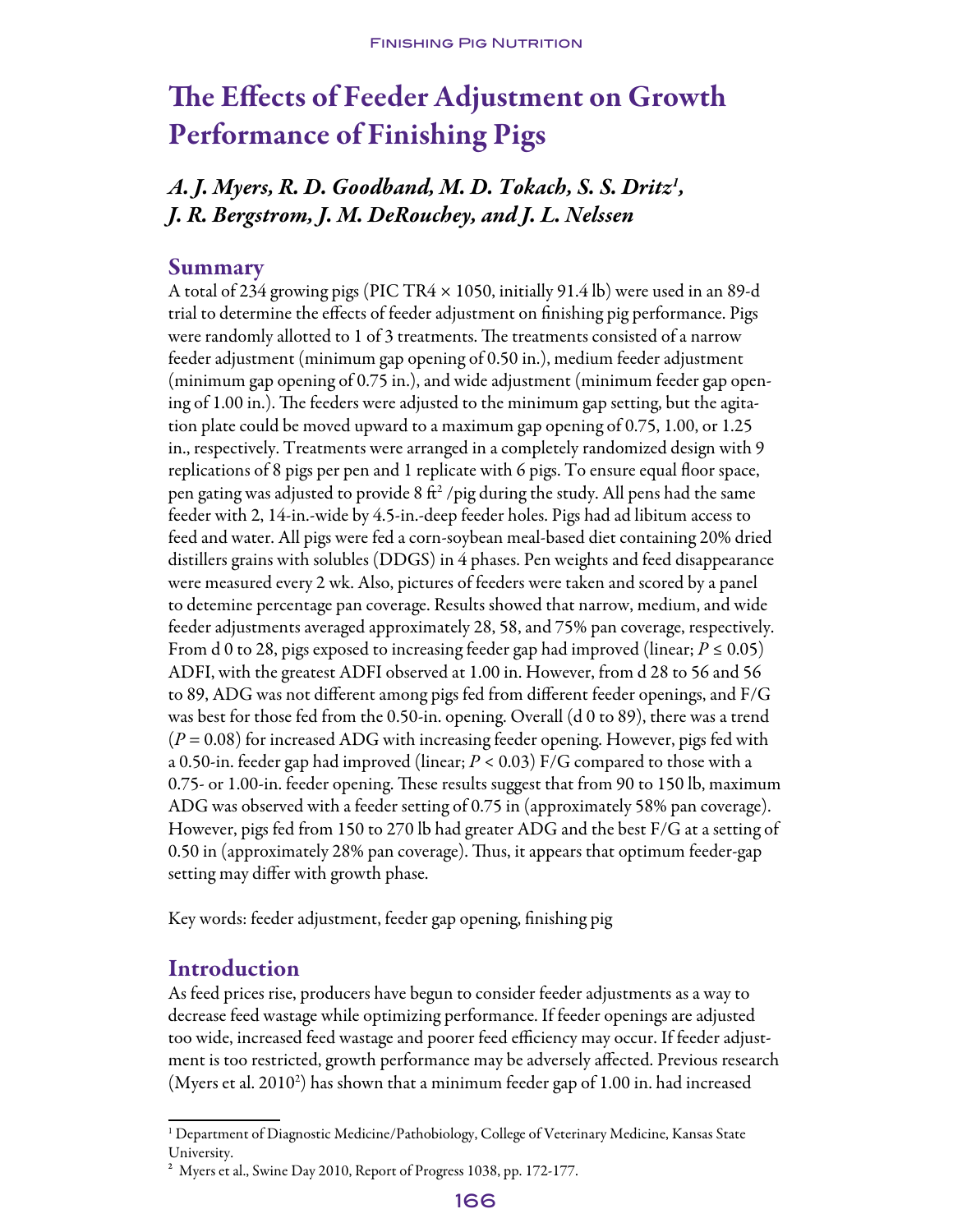feed disappearance and resulted in poorer F/G compared to a minimum feeder gap of 0.50 in. Currently little is known about optimal feeder adjustment for performance at various stages during the grow-finishing period. The objective of this study was to determine the ideal feeder adjustment for performance at various growth stages of finishing pigs.

### Procedures

The Kansas State University (K-State) Institutional Animal Care and Use Committee approved the protocol used in this experiment. The study was conducted at the K-State Swine Teaching and Research Center, Manhattan, KS.

A total of 234 growing pigs (PIC TR4 × 1050, initially 91.4 lb) were used in an 89-d trial. Pigs were randomly alloted to 1 of 3 treatments. There were 9 pens per treatment with 8 pigs per pen and one replicate with 6 pigs per pen. Treatments were arranged in a completely randomized design with pen as the experimental unit. The treatments consisted of a narrow feeder adjustment (minimum gap opening of 0.50 in.), medium feeder adjustment (minimum gap opening of 0.75 in.), and wide adjustment (minimum gap opening of 1.00 in.). The feeders were adjusted to the minimum gap setting, but the agitation plate could be moved upward to a maximum gap opening of 0.75, 1.00, or 1.25 in., respectively. To ensure equal floor space among pens of 8 and 6 pigs, the gating was adjusted to provide 8 ft<sup>2</sup> per pig during the study. All pens had the same feeder with 2 14-in.-wide by 4.5-in.-deep feeder holes. Pigs were provided ad libitum access to feed and water. A common diet containing 20% DDGS was fed in 4 phases, each approximately 28 d (Table 1). The diet was formulated to meet or exceed NRC<sup>3</sup> requirements for finishing pigs. Average daily gain, ADFI, and F/G were determined by weighing pigs and measuring feed disappearance on d 0, 14, 28, 42, 58, 70, 84, and 89. Pictures of feeder pan coverage were taken once during each phase. The feeder pan pictures were then scored by a panel of 4 for percentage of pan coverage. Data were analyzed as a completely randomized design with repeated measures over time using the PROC MIXED procedure of SAS (SAS Institute Inc., Cary, NC). Linearand quadratic contrasts for the effects of increasing feeder gap use were evaluated. Pen was the experimental unit.

## Results and Discussion

The narrow, medium, and wide feeder adjustments averaged approximately 28, 58, and 75% pan coverage, respectively (Figures 1, 2, and 3, respectively). From d 0 to 28, no differences among pigs fed from feeders with different adjustments were observed for ADG. While pigs with increasing feeder gap had increased (linear; *P* < 0.05; Table 2) ADFI, there was a tendency for pigs with increasing feeder gap to have improved (*P<*0.07) F/G.

From d 28 to 58, no differences among pigs fed from feeders with the different adjustment settings were observed for ADG. Increasing feeder gap setting increased (linear, *P* < 0.05) ADFI. This resulted in pigs with 0.50-in. feeder gap having improved (quadratic, *P* < 0.04) F/G compared to pigs with 0.75- or 1.00-in. feeder opening.

From d 58 to 89, there were no differences in ADG, ADFI or F/G among treatments.

<sup>3</sup> NRC. 1998. Nutrient Requirements of Swine. 10th ed. Natl. Acad. Press, Washington, DC.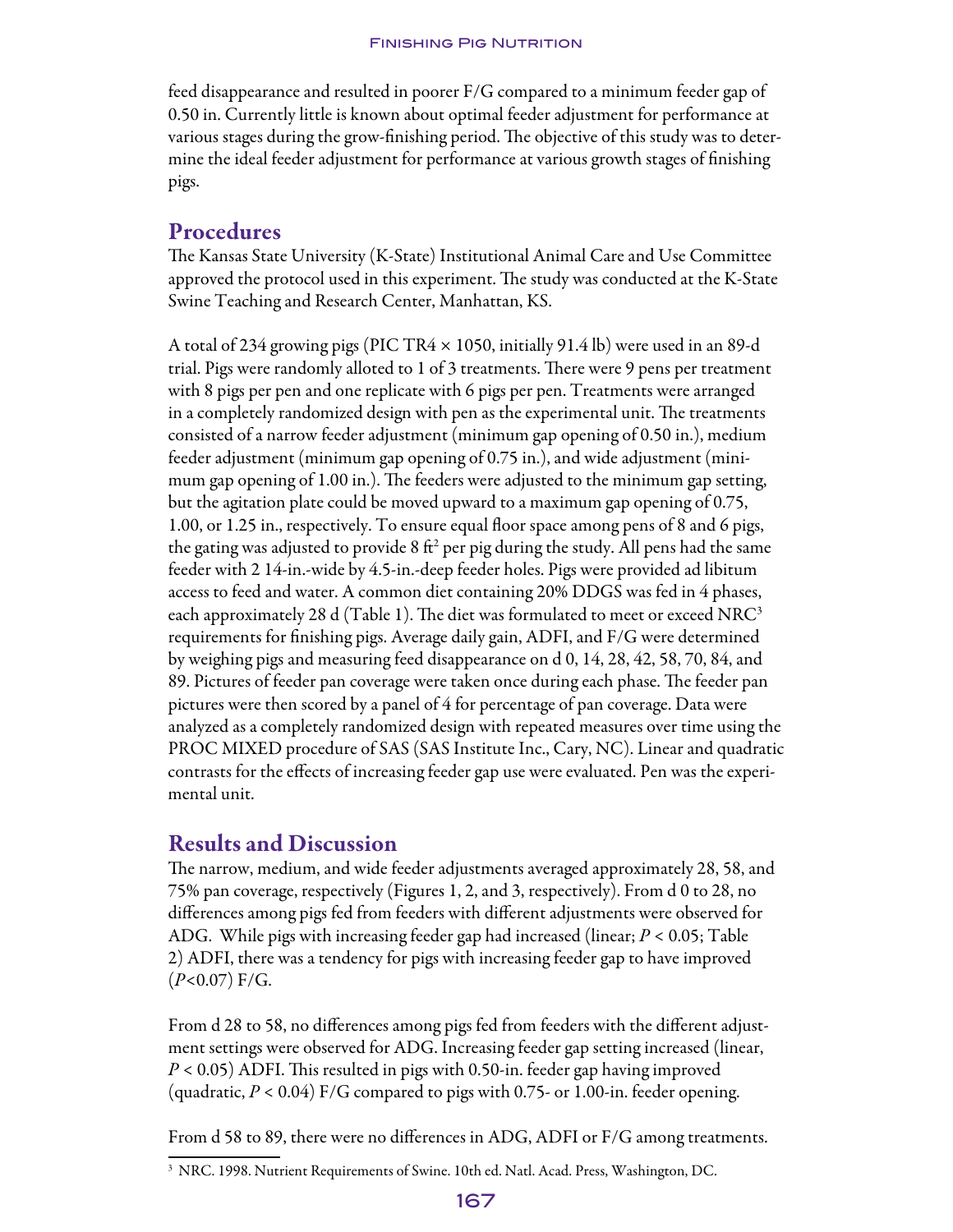Overall (d 0 to 89), (linear; *P <* 0.08) ADG tended to improve as feeder gap setting increased, with no further benefit over the 0.75-in. setting. Also, pigs fed with either a 0.75- or 1.00-in. gap setting had increased (linear; *P <* 0.01) feed intake compared to those with 0.50-in. feeder gap. However, pigs fed with the 0.50-in. feeder gap had improved (linear; *P <* 0.03) F/G compared to pigs fed with a 0.75- or 1.00-in. feeder gap.

For carcass measurement, no significant differences were found among treatments for HCW, percentage lean, percentage carcass yield, backfat depth, or loin depth (Table 3).

These results suggest that when pigs first enter the finisher, the feeder gap should be set to at least 0.75 in. (approximately 58% pan coverage) to maximize gain without affecting feed efficiency. However, after pigs reach 150 lb, feeders should be adjusted to a 0.50-in. gap width (approximately 28% pan coverage) to minimize feed wastage and optimize both ADG and F/G. Thus, it appears that optimum feeder gap setting may differ with growth phase.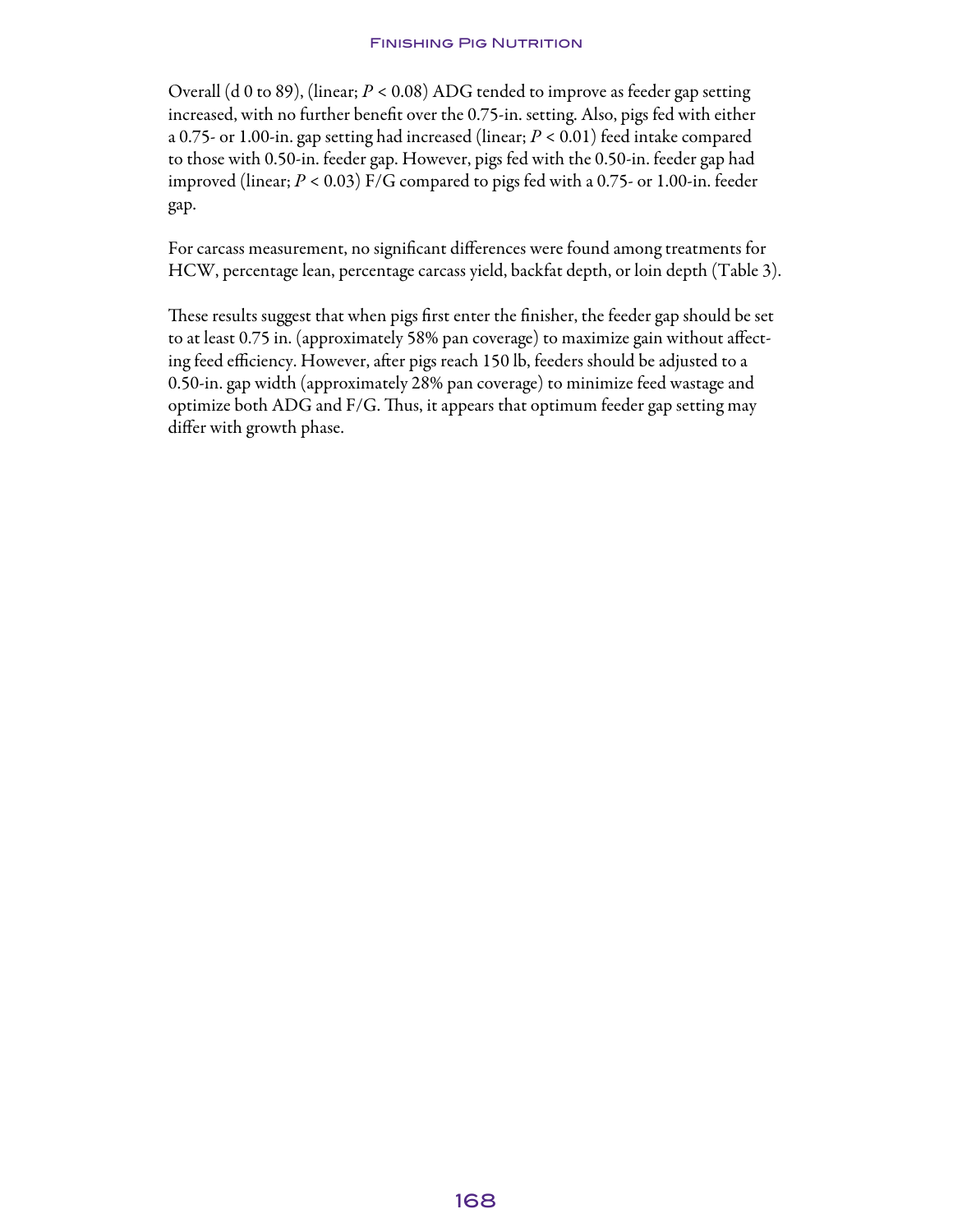| Item                                         | Phase 1 | Phase 2 | Phase 3 | Phase 4 |  |  |  |
|----------------------------------------------|---------|---------|---------|---------|--|--|--|
| Ingredient, %                                |         |         |         |         |  |  |  |
| Corn                                         | 63.25   | 67.45   | 70.45   | 72.40   |  |  |  |
| Soybean meal, (46.5% CP)                     | 14.4    | 10.4    | 7.55    | 5.7     |  |  |  |
| DDGS <sup>2</sup>                            | 20      | 20      | 20      | 20      |  |  |  |
| Limestone                                    | 1.25    | 1.20    | 1.13    | 1.08    |  |  |  |
| Salt                                         | 0.35    | 0.35    | 0.35    | 0.35    |  |  |  |
| Vitamin premix                               | 0.15    | 0.13    | 0.10    | 0.08    |  |  |  |
| Trace mineral premix                         | 0.15    | 0.13    | 0.10    | 0.08    |  |  |  |
| L-lysine HCl                                 | 0.34    | 0.29    | 0.27    | 0.26    |  |  |  |
| Phytase 600 <sup>3</sup>                     | 0.14    | 0.09    | 0.06    | 0.04    |  |  |  |
| Total                                        | 100     | 100     | 100     | 100     |  |  |  |
|                                              |         |         |         |         |  |  |  |
| Calculated analysis                          |         |         |         |         |  |  |  |
| Standardized ileal digestible amino acids, % |         |         |         |         |  |  |  |
| Lysine                                       | 0.88    | 0.75    | 0.66    | 0.60    |  |  |  |
| Isoleucine:lysine                            | 66      | 69      | 71      | 73      |  |  |  |
| Methionine:lysine                            | 31      | 34      | 37      | 39      |  |  |  |
| Met & Cys:lysine                             | 34      | $70\,$  | 75      | 80      |  |  |  |
| Threonine:lysine                             | 60      | 64      | 67      | 69      |  |  |  |
| Tryptophan:lysine                            | 16.5    | 16.5    | 16.5    | 16.6    |  |  |  |
| Valine:lysine                                | 80      | 85      | 90      | 94      |  |  |  |
| Total lysine, %                              | 1.02    | 0.88    | 0.78    | 0.72    |  |  |  |
| CP, %                                        | 17.8    | 16.3    | 15.2    | 14.5    |  |  |  |
| ME kcal/lb                                   | 1,519   | 1,521   | 1,524   | 1,526   |  |  |  |
| Ca, %                                        | 0.55    | 0.52    | 0.48    | 0.46    |  |  |  |
| P, %                                         | 0.42    | 0.40    | 0.39    | 0.38    |  |  |  |
| Available P, %                               | 0.28    | 0.25    | 0.23    | 0.21    |  |  |  |

 $^1$  Each dietary phase was fed  $\sim$  24 days.

2Dried distillers grains with solubles.

<sup>3</sup> Phyzyme 600 (Danisco Animal Nutrition, St. Louis, MO) provided 231 FTU/lb, with a release of 0.10% available P.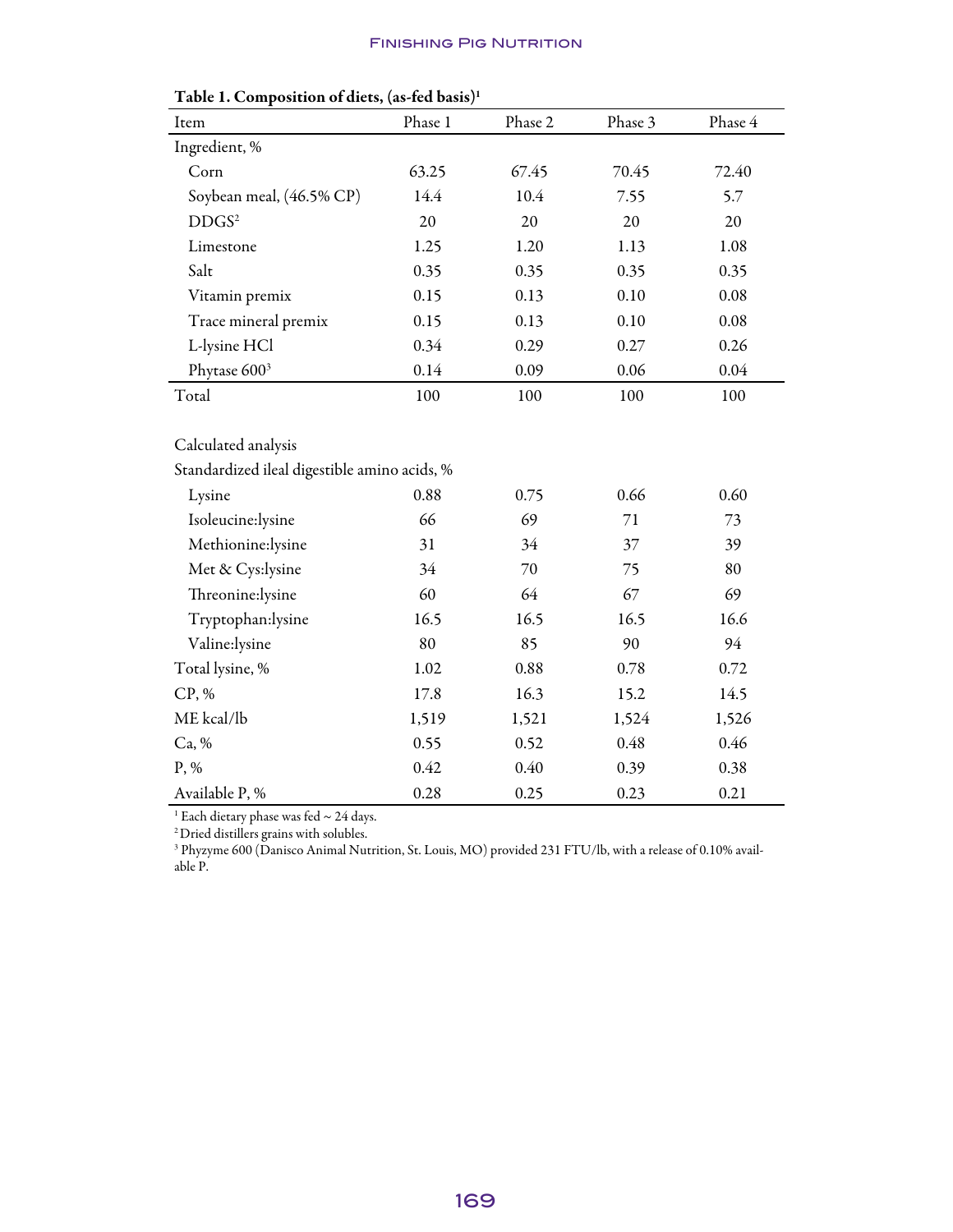|                               | Feeder gap, in. |      |      |            | $P$ -value |           |
|-------------------------------|-----------------|------|------|------------|------------|-----------|
| Item                          | 0.50            | 0.75 | 1.00 | <b>SEM</b> | Linear     | Quadratic |
| $d0$ to 28                    |                 |      |      |            |            |           |
| ADG, lb                       | 1.93            | 2.15 | 2.11 | 0.056      | 0.15       | 0.23      |
| ADFI, lb                      | 4.89            | 5.51 | 5.59 | 0.169      | 0.04       | 0.35      |
| F/G                           | 2.54            | 2.58 | 2.64 | 0.054      | 0.06       | 0.76      |
| d 28 to 58                    |                 |      |      |            |            |           |
| ADG, lb                       | 2.37            | 2.40 | 2.42 | 0.056      | 0.30       | 0.81      |
| ADFI, lb                      | 6.90            | 7.44 | 7.37 | 0.169      | 0.02       | 0.06      |
| F/G                           | 2.92            | 3.10 | 3.05 | 0.054      | 0.05       | 0.03      |
| d 58 to 89                    |                 |      |      |            |            |           |
| ADG, lb                       | 1.51            | 1.46 | 1.50 | 0.056      | 0.87       | 0.33      |
| ADFI, lb                      | 5.22            | 5.33 | 5.45 | 0.169      | 0.18       | 0.96      |
| F/G                           | 3.47            | 3.65 | 3.64 | 0.054      | 0.12       | 0.30      |
| d 0 to 89                     |                 |      |      |            |            |           |
| ADG, lb                       | 1.94            | 2.00 | 2.01 | 0.028      | 0.08       | 0.36      |
| ADFI, lb                      | 5.67            | 6.09 | 6.14 | 0.123      | 0.01       | 0.22      |
| F/G                           | 2.97            | 3.11 | 3.11 | 0.040      | 0.03       | 0.18      |
|                               |                 |      |      |            |            |           |
| Feeder coverage score, $\%^2$ |                 |      |      |            |            |           |
|                               | 27.7            | 58.2 | 75.0 | 7.56       | 0.01       | 0.31      |

Table 2. Effects of feeder adjustment (gap setting) on finishing pig performance<sup>1</sup>

1A total of 234 pigs (PIC TR4 ×1050, initially 91.4 lb) were used in an 89-d study to evaluate the effects of feeder adjustment on finisher growth performance. There were 8 pigs per pen and 9 pens per treatment. There was one pen per treatment with 6 pigs per pen.

<sup>2</sup> Pictures of feeder pan coverage were taken once during each dietary phase. A panel of 4 scored feeder pan pictures for percentage of pan coverage.

|                   |      | Feeder gap, in. |      |            | P-value |           |
|-------------------|------|-----------------|------|------------|---------|-----------|
| Item              | 0.50 | 0.75            | 1.00 | <b>SEM</b> | Linear  | Quadratic |
| Live weight, lb   | 280  | 283             | 285  | 4.23       | 0.35    | 0.92      |
| HCW, lb           | 208  | 211             | 208  | 4.95       | 0.37    | 0.58      |
| Yield, %          | 74.2 | 74.0            | 74.0 | 0.56       | 0.81    | 0.18      |
| Lean, $\%^2$      | 50.5 | 50.2            | 51.1 | 0.51       | 0.21    | 0.60      |
| Backfat depth, in | 1.07 | 1.07            | 1.00 | 0.91       | 0.25    | 0.89      |
| Loin depth, in    | 2.50 | 2.39            | 2.48 | 1.34       | 0.61    | 0.17      |

Table 3. Effects of feeder adjustment on carcass characteristics of finishing pigs<sup>1</sup>

<sup>1</sup> A total of 234 pigs (PIC TR4 ×1050, initially 91.4 lb) were used in an 89-d study to evaluate the effects of feeder adjustment on finisher growth performance.

<sup>2</sup> Percentage lean, backfat depth, and loin depth were adjusted to a common HCW.